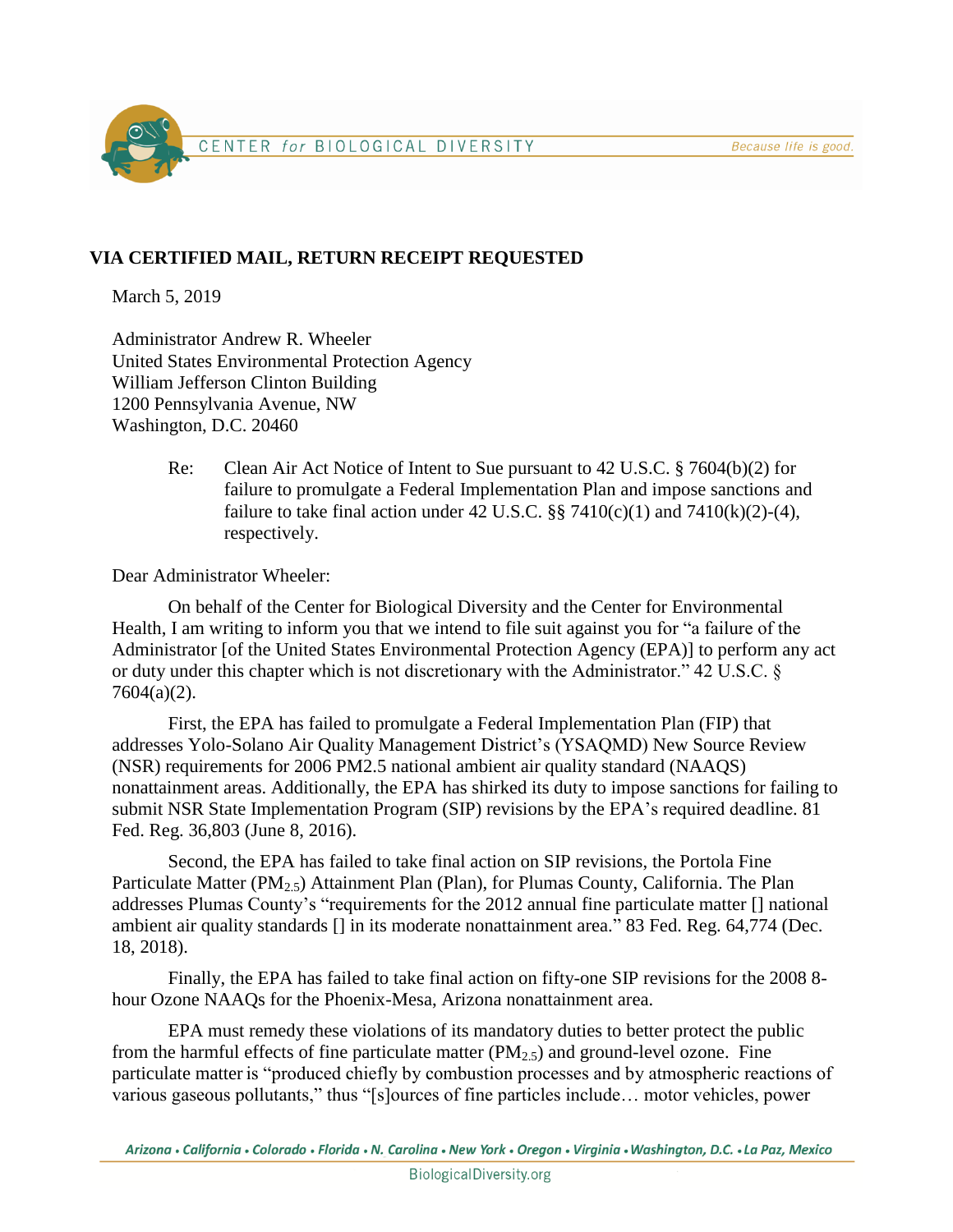March 5, 2019 Page 2 of 11

generation, combustion sources at industrial facilities, and residential fuel burning." 71 Fed. Reg. 61,144, 61,146 (Oct. 17, 2006).

Ozone and particulate matter pollution have profound effects on human health.  $PM<sub>2.5</sub>$ contributes to premature mortality, aggravation of respiratory and cardiovascular disease, decreased lung function, and visibility impairment. Individuals particularly sensitive to  $PM_{2.5}$ exposure include older adults, people with heart and lung disease, and children. *See* 78 Fed. Reg. 3086, 3088 (Jan. 15, 2013); 62 Fed. Reg. 38,653, 38,668 (July 18, 1997).

For example, long-term exposure has been associated "with an array of health effects, notably premature mortality, increased respiratory symptoms and illnesses (e.g. bronchitis and cough in children), and reduced lung function." 62 Fed. Reg. 38,653, 38,668 (July 18, 1997). Additionally,  $PM<sub>2.5</sub>$ 's damage may have intergenerational impacts. A recent study suggests that high blood pressure in some children may stem from a mother's exposure to  $PM_2$ , during pregnancy.<sup>1</sup>

Ground-level ozone is a colorless gas that forms when nitrogen oxide and volatile organic compounds react with each other in the presence of sunlight. Ozone pollution negatively affects human health.

EPA has found that ozone "posed multiple serious health threats," including: "worsening respiratory and cardiovascular health, increased likelihood of early death; increased asthmarelated hospital admissions; increased likelihood of children developing asthma as adolescents; and lower birthweights and decreased lung function in newborns."<sup>2</sup> The people most impacted by even "low" levels of ozone are "children and teens; anyone 65 and older; people who work or exercise outdoors; people with existing lung diseases, such as asthma and COPD; and people with cardiovascular disease." $3<sup>3</sup>$ 

#### **I. EPA Failed to Promulgate a Federal Implementation Plan and Impose Sanctions**

EPA has failed to promulgate a Federal Implementation Plan (FIP) to address the 2006 PM<sub>2.5</sub> national ambient air quality standards (NAAQs) for YSAQMD's nonattainment areas. Pursuant to 42 U.S.C. § 7410(c)(1)(A), "the Administrator shall promulgate a Federal implementation plan at any time within 2 years after the Administrator—finds that a State has failed to make a required submission." *See also* 81 Fed. Reg. 36,803, 36,804 (June 8, 2016).

On June 8, 2016, EPA made the following finding:

 $\overline{a}$ 

<sup>&</sup>lt;sup>1</sup> Zhang, Mingyu, *et al.*, Maternal Exposure to Ambient Particulate Matter  $\langle 2.5 \text{ µm}$  During Pregnancy and the Risk for High Blood Pressure in Childhood, 72 Hypertension 194 (2018).

<sup>&</sup>lt;sup>2</sup> American Lung Association, Ozone, *available at:* [https://www.lung.org/our-initiatives/healthy-air/outdoor/air](https://www.lung.org/our-initiatives/healthy-air/outdoor/air-pollution/ozone.html)[pollution/ozone.html](https://www.lung.org/our-initiatives/healthy-air/outdoor/air-pollution/ozone.html) (last visited Feb. 1, 2019) (summarizing the results of —U.S. Environmental Protection Agency, *Integrated Science Assessment for Ozone and Related Photochemical Oxidants*, 2013. EPA/600/R-10/076F).

<sup>3</sup> *Id. See also* United States Environmental Protection Agency, "Ozone," *available at*: <https://airnow.gov/index.cfm?action=aqibasics.ozone> (last visited Feb. 1, 2019)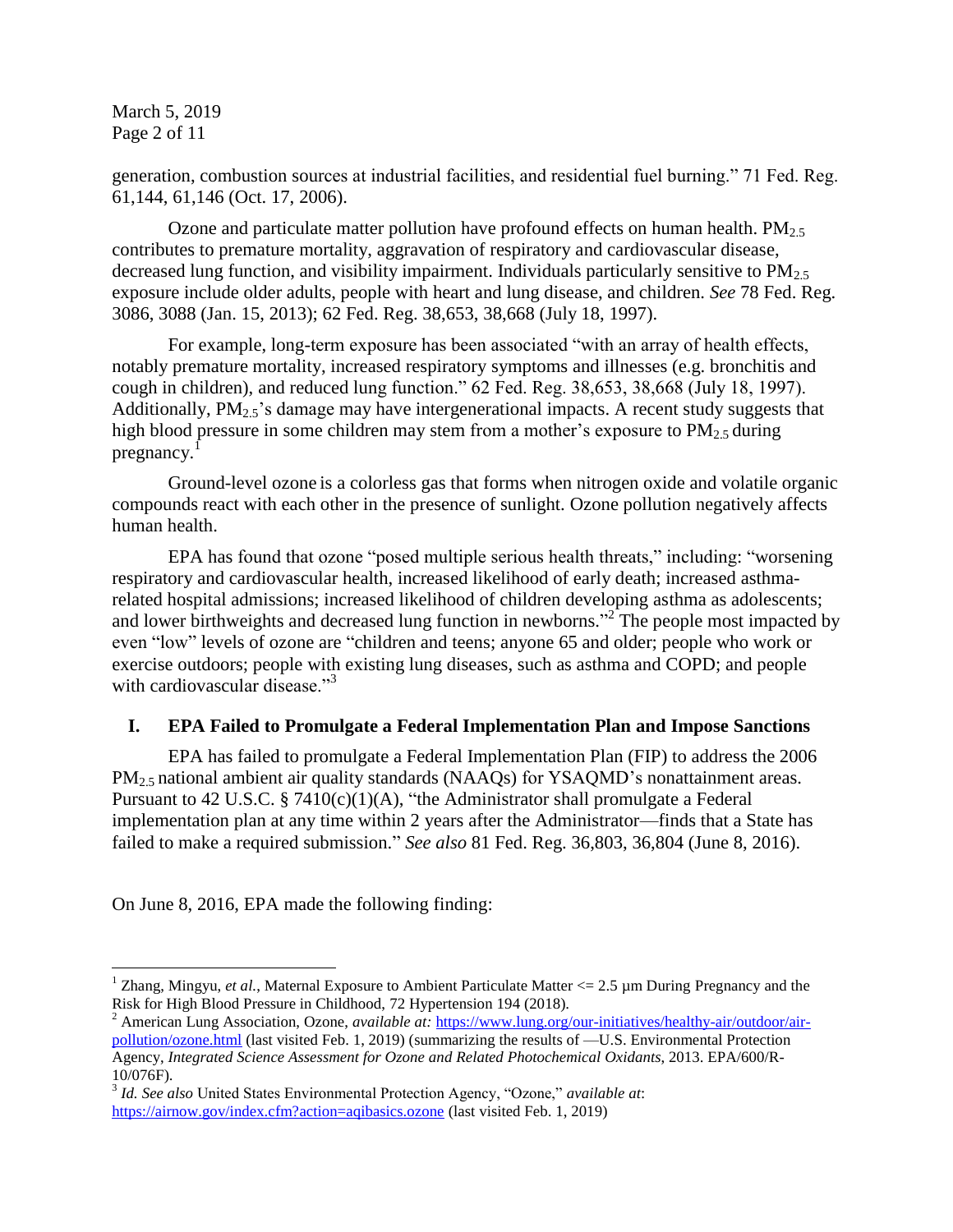March 5, 2019 Page 3 of 11

> "[T]he State of California has not made the necessary NSR SIP submission for the Yolo-Solano Air Quality Management District (YSAQMD) to address the permitting of  $PM<sub>2.5</sub>$  emissions from major sources in areas designated nonattainment for the 2006 PM<sub>2.5</sub> NAAQS, as required by the EPA no later than December 31, 2014."*Id*.

EPA's finding became effective on July 8, 2016. *Id*. Nonetheless, more than two years have passed and EPA has yet to promulgate a FIP for NSR for permitting PM2.5 emissions from major sources in areas designated nonattainment for the 2006 PM2.5 NAAQS.

EPA also has a mandatory duty to impose sanctions. 42 U.S.C. § 7509 (a) and (b). *See also* 81 Fed. Reg. at 36,804. To date, the EPA has not imposed sanctions.

Therefore, EPA is in violation of its mandatory duties by (1) not promulgating a FIP and (2) not imposing sanctions.

### **II. EPA Failed to Take Final Action on State Implementation Plans**

The Clean Air Act requires that if EPA has not made a completeness finding and has not found a State Implementation Plan (SIP) submittal to be incomplete within six months of a state making a SIP submittal, the submittal is deemed administratively complete by operation of law. 42 U.S.C. § 7410(k)(1)(B). EPA must then take final action on an administratively complete submittal by approving in full, disapproving in full, or approving in part and disapproving in part within 12 months of the completeness finding. 42 U.S.C.  $\S$  7410(k)(2) – (4).

A. Plumas County, California

EPA has failed to take final action on State Implementation Plan (SIP) revisions, the Portola Fine Particulate Matter PM<sub>2.5</sub> Attainment Plan ("Plan"), for Plumas County, California. The Plan addresses "the 2012 annual fine particulate matter  $(PM_{2.5})$  national ambient air quality standards (NAAQS) in the Plumas County Moderate  $PM<sub>2.5</sub>$  nonattainment area." 83 Fed. Reg. 64,774 (Dec. 18, 2018).

On February 28, 2017, the State of California submitted the Plan and it "became complete by operation of law on August 28, 2017." 83 Fed. Reg. at 64,776.

*The remainder of this page is intentionally left blank.*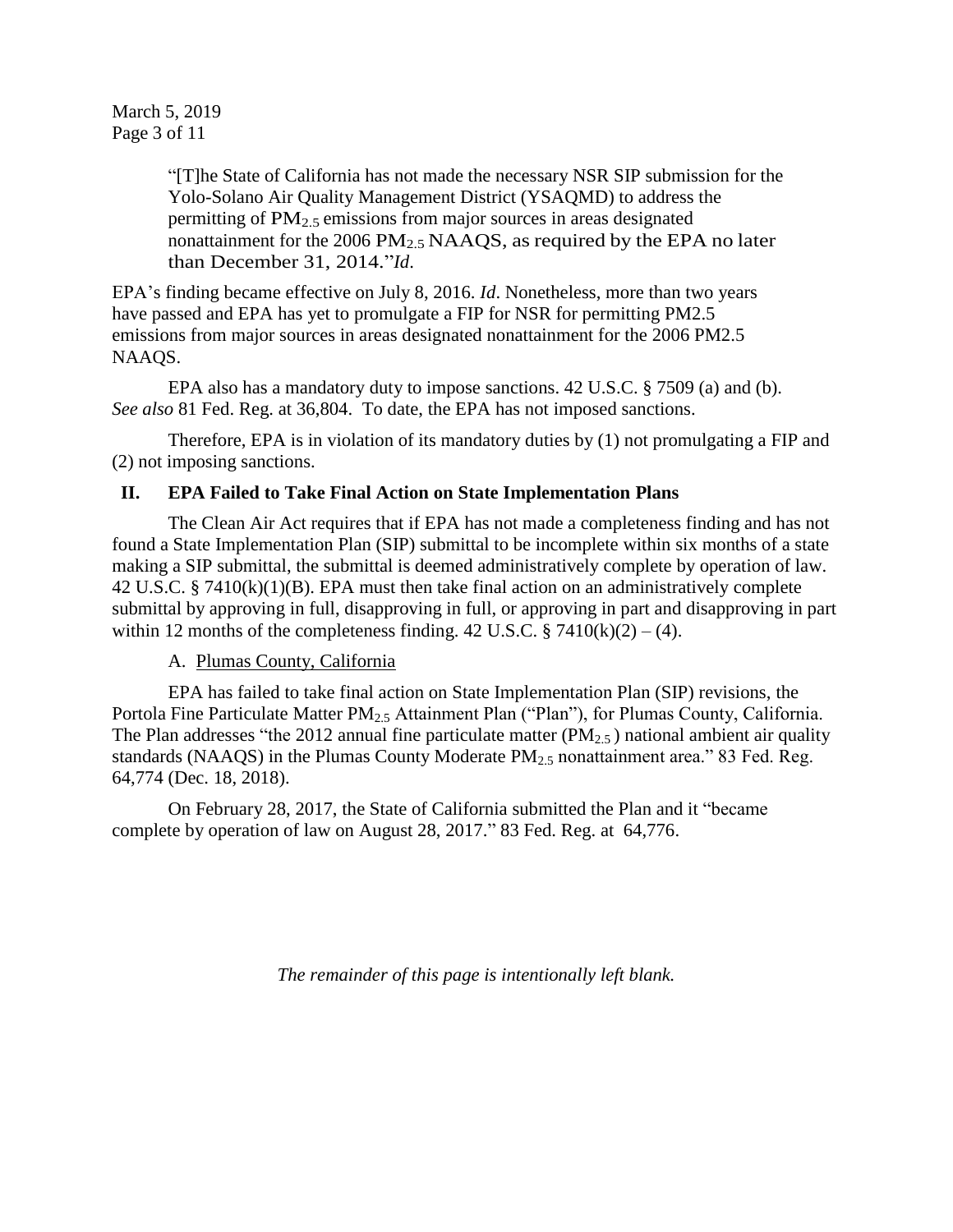**TABLE 1**

| <b>SIP Element</b>                                                                                                                                                                                                                                                                                              | <b>Completion Date</b><br>(no later than) | <b>Final Action Due</b><br>Date |
|-----------------------------------------------------------------------------------------------------------------------------------------------------------------------------------------------------------------------------------------------------------------------------------------------------------------|-------------------------------------------|---------------------------------|
| The 2013 base year emissions<br>inventories, the reasonably available control<br>measure/reasonably available<br>control technology (RACM/RACT)<br>demonstration, the attainment<br>demonstration, the reasonable further<br>progress (RFP) demonstration, quantitative<br>milestones and contingency measures. | 8/28/2017                                 | 8/28/2018                       |

Though it has been more than 12 months since the Plan was deemed administratively complete, EPA has not taken final action either approving or disapproving, in full or part, the submittal.

EPA's proposal to approve the Plan does not satisfy the Administrator's mandatory duty to take final action on an administratively complete submittal. *See* 83 Fed. Reg. 64,744 (Dec. 18, 2018). Proposed rules have no legal effect and provide no environmental benefit. In the past, EPA has taken years or even a decade or more to finalize proposed rules. In some cases, the agency has never finalized a proposed rule. Accordingly, EPA is still in violation of its mandatory duty to take final action.

#### B. Phoenix-Mesa, Arizona

EPA has failed to take final action on 2008 8-hour Ozone nonattainment area SIP revisions for Phoenix-Mesa, Arizona. Table 2 lists fifty-one nonattainment SIP revision requirements that have been submitted and deemed administratively complete by operation of law.

*The remainder of this page is intentionally left blank.*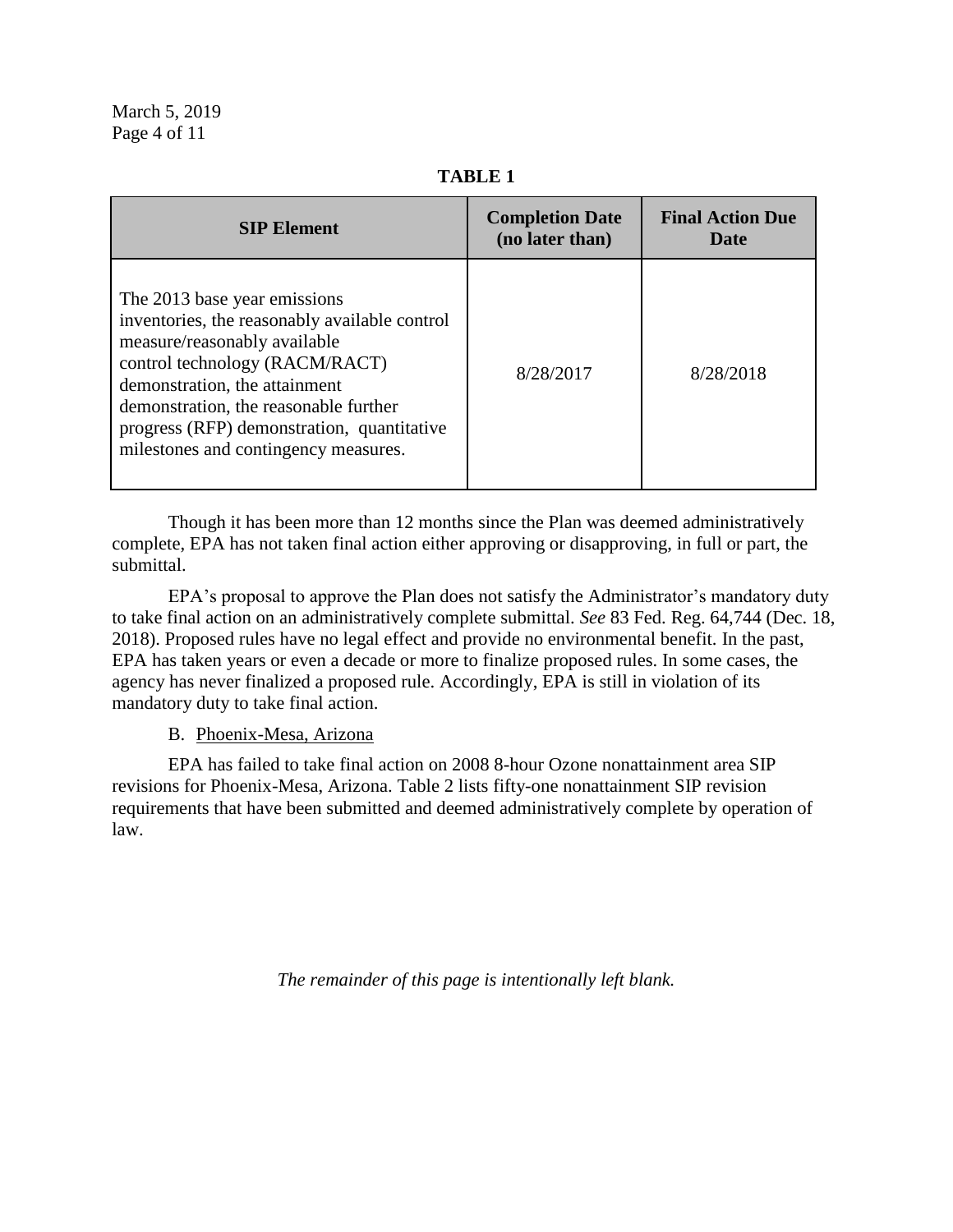# **TABLE 2**

| <b>SIP Element</b>                                                                                        | <b>Submittal</b><br><b>Date</b> | <b>Completion Date</b><br>(no later than) | <b>Final Action Due</b><br><b>Date</b><br>(no later than) |
|-----------------------------------------------------------------------------------------------------------|---------------------------------|-------------------------------------------|-----------------------------------------------------------|
| Contingency<br><b>Measures VOC</b><br>and NOX                                                             | 12/31/2016                      | 6/30/2017                                 | 6/30/2018                                                 |
| RFP VOC and<br>NOX - Moderate                                                                             | 12/31/2016                      | 6/30/2017                                 | 6/30/2018                                                 |
| Nonattainment<br>NSR rules -<br>Moderate<br>(proposed<br>approval)                                        | 5/18/2016                       | 11/18/2016                                | 11/18/2017                                                |
| <b>Ozone Attainment</b><br>Demonstration                                                                  | 12/13/2016                      | 6/13/2017                                 | 6/13/2018                                                 |
| <b>RACT Non-CTG</b><br>VOC for Major<br>Sources                                                           | 6/22/2017                       | 12/22/2017                                | 12/22/2018                                                |
| <b>RACT NOX for</b><br><b>Major Sources</b>                                                               | 6/22/2017                       | 12/22/2017                                | 12/22/2018                                                |
| <b>RACT VOC CTG</b><br>Aerospace                                                                          | 6/22/2017                       | 12/22/2017                                | 12/22/2018                                                |
| <b>RACT VOC CTG</b><br>Auto and Light-<br>Duty Truck<br>Assembly<br>Coatings (2008)                       | 6/22/2017                       | 12/22/2017                                | 12/22/2018                                                |
| <b>RACT VOC CTG</b><br><b>Bulk Gasoline</b><br>Plants                                                     | 6/22/2017                       | 12/22/2017                                | 12/22/2018                                                |
| <b>RACT VOC CTG</b><br><b>Equipment Leaks</b><br>from Natural<br>Gas/Gasoline<br><b>Processing Plants</b> | 6/22/2017                       | 12/22/2017                                | 12/22/2018                                                |
| <b>RACT VOC CTG</b><br><b>Factory Surface</b><br>Coating of Flat<br><b>Wood Paneling</b>                  | 6/22/2017                       | 12/22/2017                                | 12/22/2018                                                |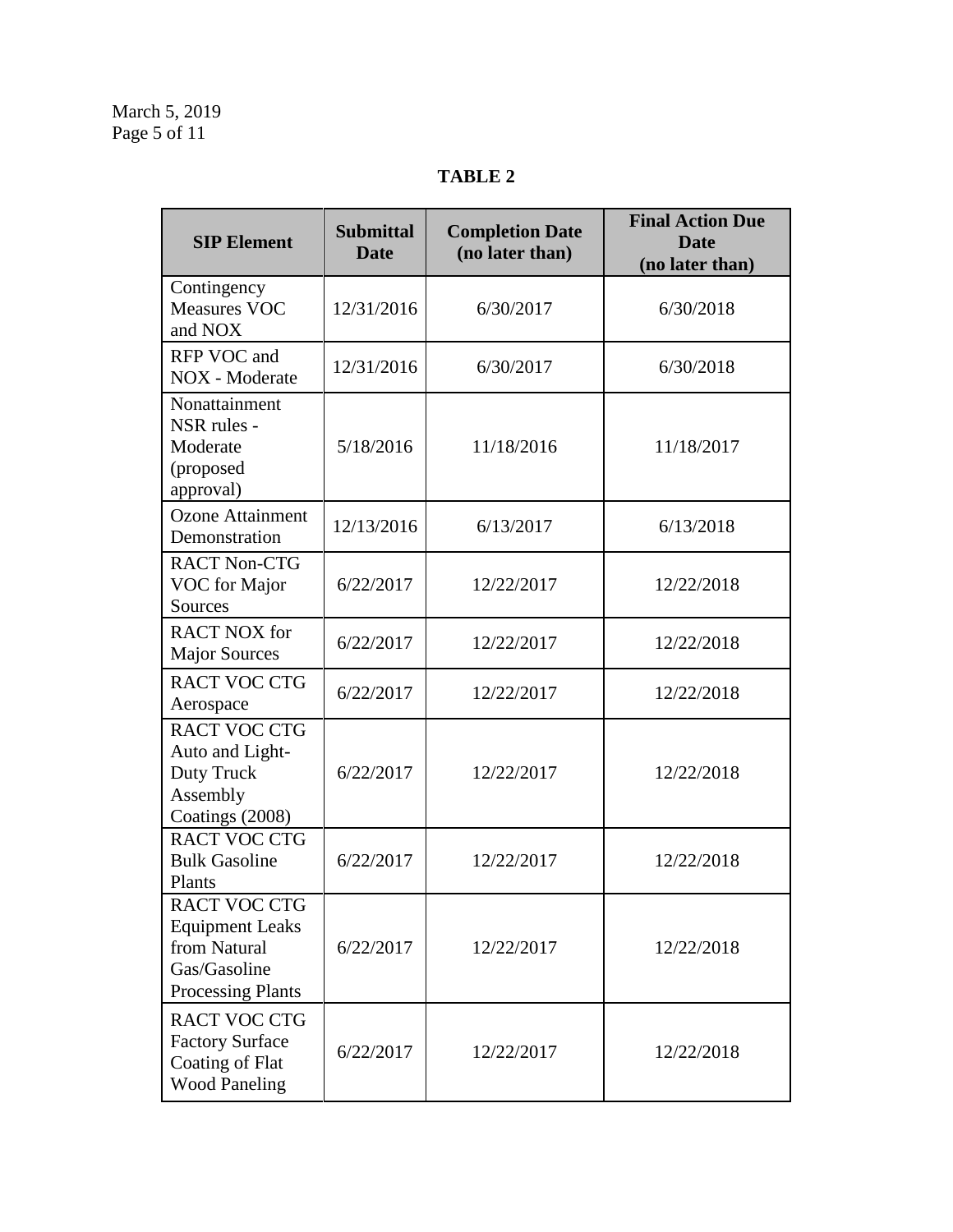#### March 5, 2019 Page 6 of 11

| <b>RACT VOC CTG</b><br><b>Fiberglass Boat</b><br>Manufacturing<br>Materials (2008)                                                        | 6/22/2017 | 12/22/2017 | 12/22/2018 |
|-------------------------------------------------------------------------------------------------------------------------------------------|-----------|------------|------------|
| <b>RACT VOC CTG</b><br><b>Flat Wood</b><br><b>Paneling Coatings</b><br>(2006)                                                             | 6/22/2017 | 12/22/2017 | 12/22/2018 |
| <b>RACT VOC CTG</b><br><b>Flexible Packaging</b><br><b>Printing Materials</b><br>(2006)                                                   | 6/22/2017 | 12/22/2017 | 12/22/2018 |
| <b>RACT VOC CTG</b><br><b>Fugitive Emissions</b><br>from Synthetic<br>Organic Chemical<br>Polymer and Resin<br>Manufacturing<br>Equipment | 6/22/2017 | 12/22/2017 | 12/22/2018 |
| <b>RACT VOC CTG</b><br>Graphic Arts -<br>Rotogravure and<br>Flexography                                                                   | 6/22/2017 | 12/22/2017 | 12/22/2018 |
| <b>RACT VOC CTG</b><br><b>Industrial Cleaning</b><br>Solvents (2006)                                                                      | 6/22/2017 | 12/22/2017 | 12/22/2018 |
| <b>RACT VOC CTG</b><br>Large Appliance<br>Coatings (2007)                                                                                 | 6/22/2017 | 12/22/2017 | 12/22/2018 |
| <b>RACT VOC CTG</b><br>Large Petroleum<br>Dry Cleaners                                                                                    | 6/22/2017 | 12/22/2017 | 12/22/2018 |
| <b>RACT VOC CTG</b><br>Leaks from<br><b>Gasoline Tank</b><br><b>Trucks and Vapor</b><br><b>Collection Systems</b>                         | 6/22/2017 | 12/22/2017 | 12/22/2018 |
| <b>RACT VOC CTG</b><br>Leaks from<br>Petroleum                                                                                            | 6/22/2017 | 12/22/2017 | 12/22/2018 |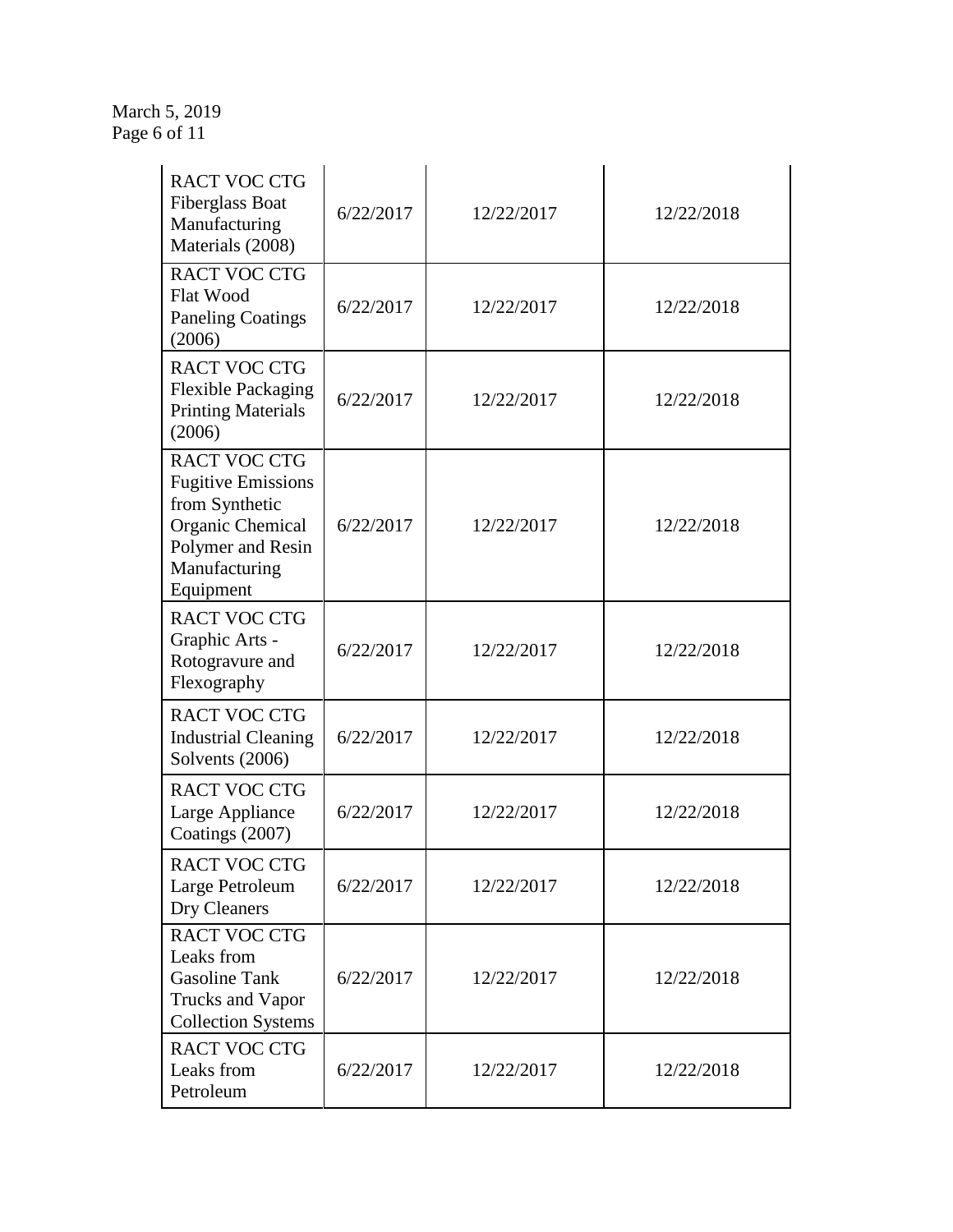March 5, 2019 Page 7 of 11

| Refinery<br>Equipment                                                                                                      |           |            |            |
|----------------------------------------------------------------------------------------------------------------------------|-----------|------------|------------|
| <b>RACT VOC CTG</b><br>Lithographic<br><b>Printing Materials</b><br>and Letterpress<br><b>Printing Materials</b><br>(2006) | 6/22/2017 | 12/22/2017 | 12/22/2018 |
| RACT VOC CTG<br>Manufacture of<br>High-Density<br>Polyethylene,<br>Polypropylene, and<br><b>Polystyrene Resins</b>         | 6/22/2017 | 12/22/2017 | 12/22/2018 |
| <b>RACT VOC CTG</b><br>Manufacture of<br><b>Pneumatic Rubber</b><br><b>Tires</b>                                           | 6/22/2017 | 12/22/2017 | 12/22/2018 |
| <b>RACT VOC CTG</b><br>Manufacture of<br>Synthesized<br>Pharmaceutical<br>Products                                         | 6/22/2017 | 12/22/2017 | 12/22/2018 |
| <b>RACT VOC CTG</b><br><b>Metal Furniture</b><br>Coatings (2007)                                                           | 6/22/2017 | 12/22/2017 | 12/22/2018 |
| <b>RACT VOC CTG</b><br>Miscellaneous<br>Industrial<br>Adhesives (2008)                                                     | 6/22/2017 | 12/22/2017 | 12/22/2018 |
| <b>RACT VOC CTG</b><br>Miscellaneous<br><b>Metal Products</b><br>Coatings (2008)                                           | 6/22/2017 | 12/22/2017 | 12/22/2018 |
| <b>RACT VOC CTG</b><br>Paper, Film, and<br><b>Foil Coatings</b><br>(2007)                                                  | 6/22/2017 | 12/22/2017 | 12/22/2018 |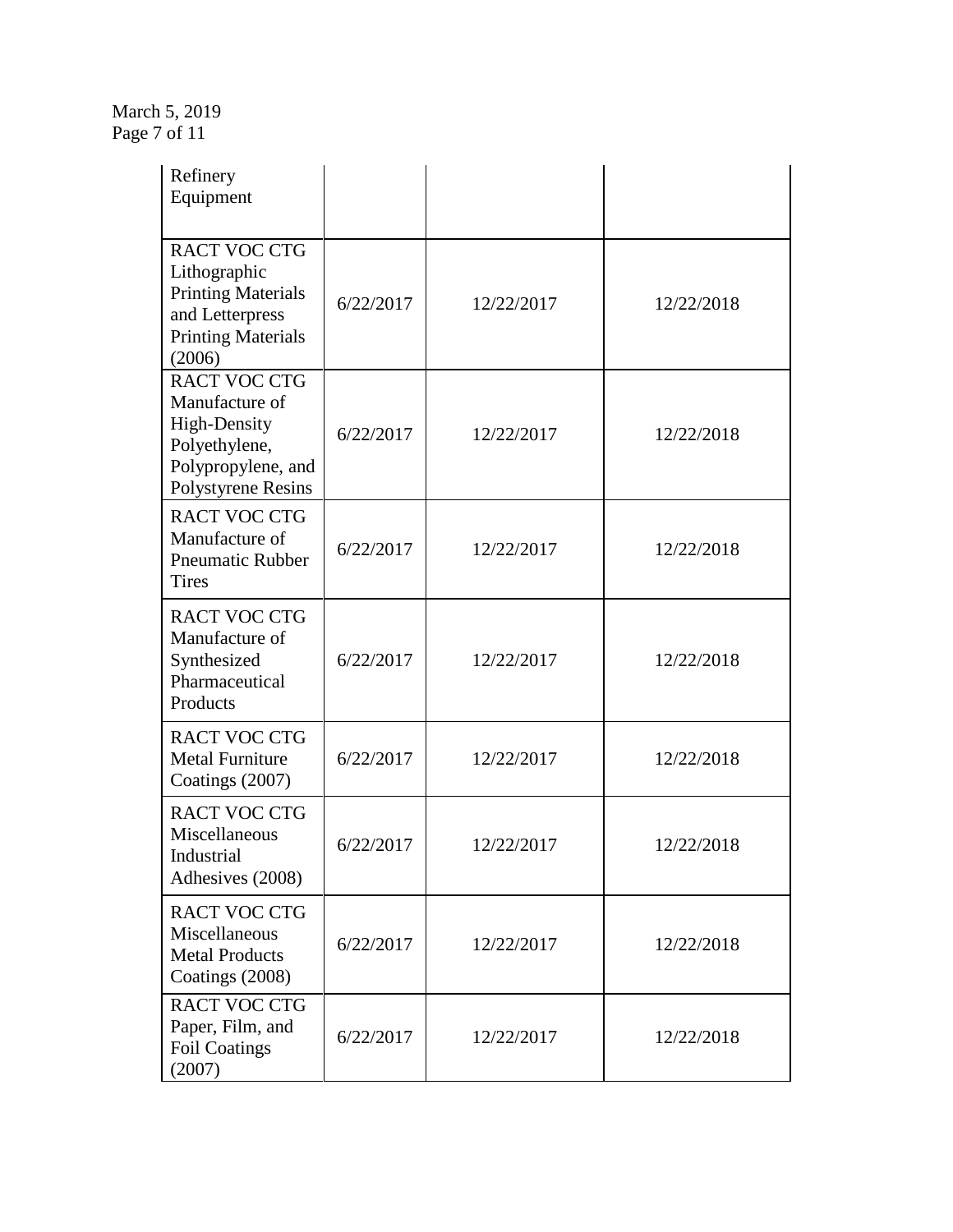March 5, 2019 Page 8 of 11

| <b>RACT VOC CTG</b><br>Petroleum Liquid<br>Storage in External<br><b>Floating Roof</b><br><b>Tanks</b>                                 | 6/22/2017 | 12/22/2017 | 12/22/2018 |
|----------------------------------------------------------------------------------------------------------------------------------------|-----------|------------|------------|
| <b>RACT VOC CTG</b><br><b>Plastic Parts</b><br>Coatings (2008)                                                                         | 6/22/2017 | 12/22/2017 | 12/22/2018 |
| <b>RACT VOC CTG</b><br><b>Refinery Vacuum</b><br>Producing<br>Systems,<br>Wastewater<br>Separators, and<br>Process Unit<br>Turnarounds | 6/22/2017 | 12/22/2017 | 12/22/2018 |
| <b>RACT VOC CTG</b><br><b>SOCMI Air</b><br>Oxidation<br>Processes                                                                      | 6/22/2017 | 12/22/2017 | 12/22/2018 |
| <b>RACT VOC CTG</b><br><b>SOCMI</b><br>Distillation and<br><b>Reactor Processes</b>                                                    | 6/22/2017 | 12/22/2017 | 12/22/2018 |
| <b>RACT VOC CTG</b><br>Shipbuilding/repair                                                                                             | 6/22/2017 | 12/22/2017 | 12/22/2018 |
| <b>RACT VOC CTG</b><br><b>Solvent Metal</b><br>Cleaning                                                                                | 6/22/2017 | 12/22/2017 | 12/22/2018 |
| <b>RACT VOC CTG</b><br>Stage I Vapor<br>Control Systems -<br><b>Gasoline Service</b><br><b>Stations</b>                                | 6/22/2017 | 12/22/2017 | 12/22/2018 |
| <b>RACT VOC CTG</b><br>Storage of<br>Petroleum Liquids<br>in Fixed Roof<br><b>Tanks</b>                                                | 6/22/2017 | 12/22/2017 | 12/22/2018 |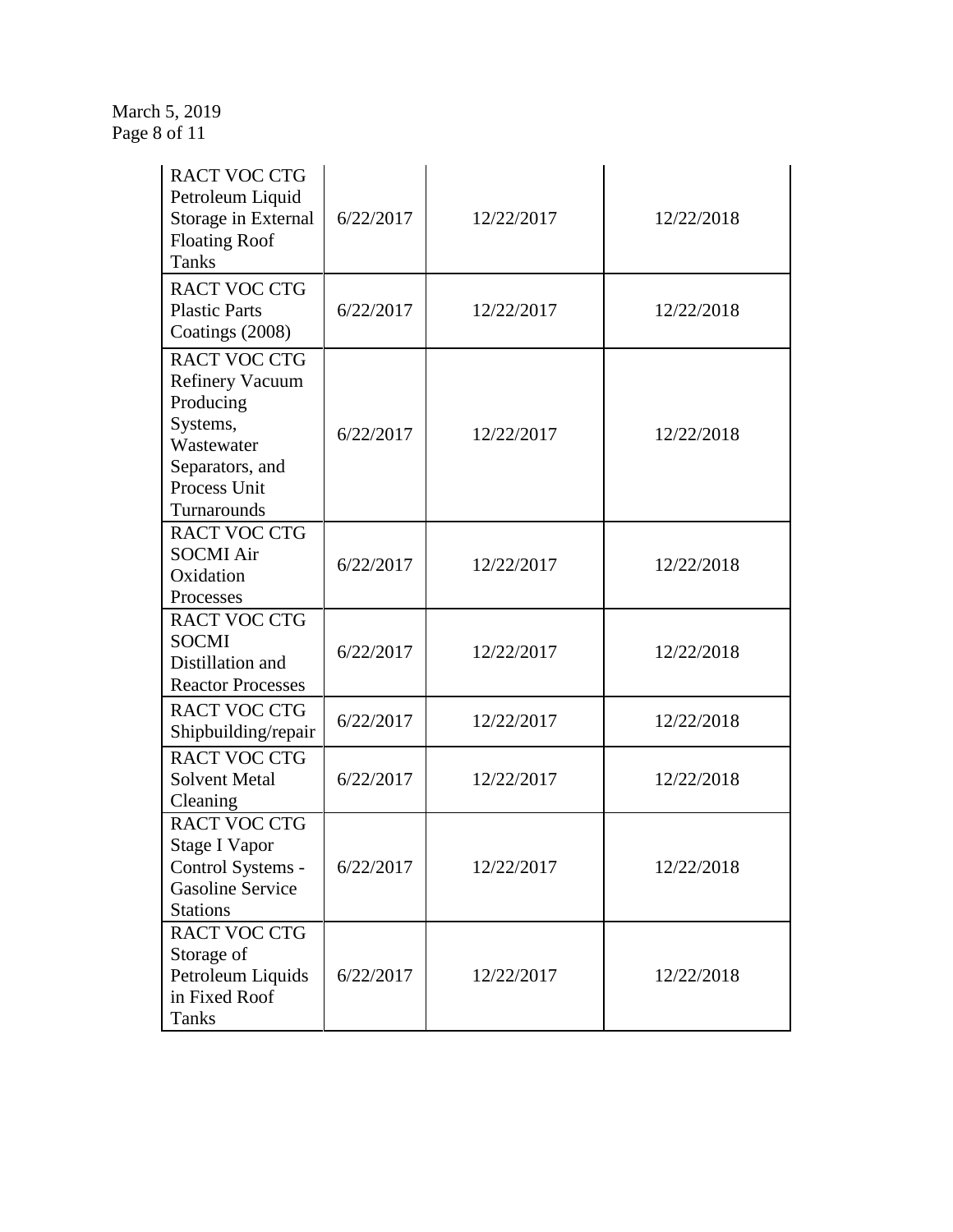#### March 5, 2019 Page 9 of 11

| <b>RACT VOC CTG</b><br><b>Surface Coating</b><br>for Insulation of<br><b>Magnet Wire</b>  | 6/22/2017 | 12/22/2017 | 12/22/2018 |
|-------------------------------------------------------------------------------------------|-----------|------------|------------|
| <b>RACT VOC CTG</b><br>Surface Coating of<br>Automobiles and<br><b>Light-Duty Trucks</b>  | 6/22/2017 | 12/22/2017 | 12/22/2018 |
| <b>RACT VOC CTG</b><br>Surface Coating of<br>Cans                                         | 6/22/2017 | 12/22/2017 | 12/22/2018 |
| <b>RACT VOC CTG</b><br>Surface Coating of<br>Coils                                        | 6/22/2017 | 12/22/2017 | 12/22/2018 |
| <b>RACT VOC CTG</b><br>Surface Coating of<br>Fabrics                                      | 6/22/2017 | 12/22/2017 | 12/22/2018 |
| <b>RACT VOC CTG</b><br>Surface Coating of<br><b>Large Appliances</b>                      | 6/22/2017 | 12/22/2017 | 12/22/2018 |
| <b>RACT VOC CTG</b><br>Surface Coating of<br><b>Metal Furniture</b>                       | 6/22/2017 | 12/22/2017 | 12/22/2018 |
| <b>RACT VOC CTG</b><br>Surface Coating of<br>Miscellaneous<br>Metal Parts and<br>Products | 6/22/2017 | 12/22/2017 | 12/22/2018 |
| <b>RACT VOC CTG</b><br>Surface Coating of<br>Paper                                        | 6/22/2017 | 12/22/2017 | 12/22/2018 |
| <b>RACT VOC CTG</b><br><b>Tank Truck</b><br>Gasoline Loading<br>Terminals                 | 6/22/2017 | 12/22/2017 | 12/22/2018 |
| <b>RACT VOC CTG</b><br>Use of Cutback<br>Asphalt                                          | 6/22/2017 | 12/22/2017 | 12/22/2018 |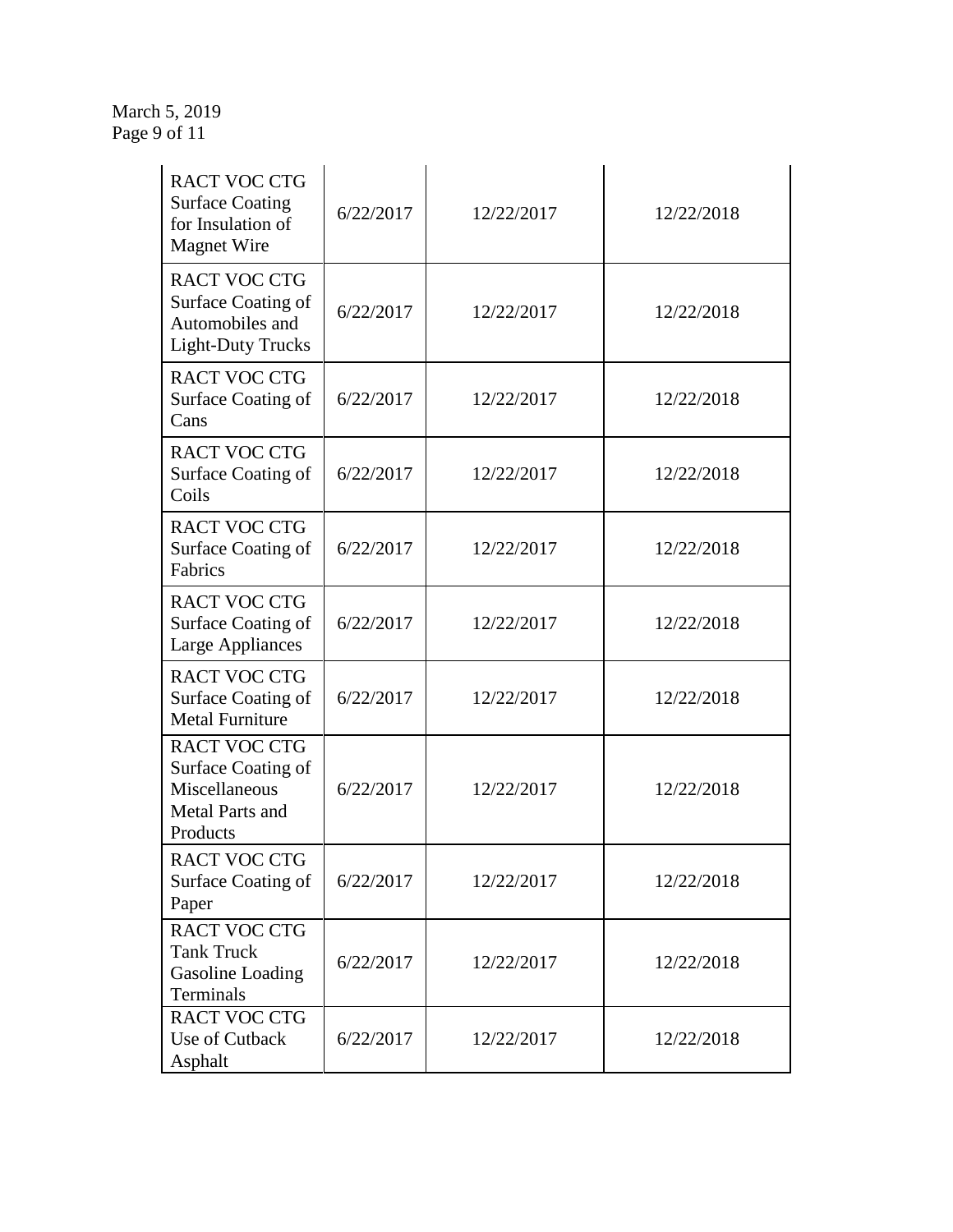March 5, 2019 Page 10 of 11

| <b>RACT VOC CTG</b><br><b>Wood Furniture</b> | 6/22/2017 | 12/22/2017 | 12/22/2018 |
|----------------------------------------------|-----------|------------|------------|
|                                              |           |            |            |

Though it has been more than 12 months since these submittals were deemed administratively complete, EPA has not taken final action either approving or disapproving, in full or part, the submittals.

Additionally, as explained above in section II.A, *supra*, EPA's "plan to follow with final action"<sup>4</sup> on the marginal/moderate NSR nonattainment rules does not constitute final action by the agency as required under 42 U.S.C. § 7410 $(k)(2) - (4)$ . Therefore, EPA is in violation of its mandatory duty to take final action on the above-referenced SIP revision requirements.

As required by 40 C.F.R. § 54.3, the persons providing this notice are:

Center for Biological Diversity Attn: Omonigho Oiyemhonlan 1212 Broadway, Suite 800 Oakland, California 94601 Tel: (510) 844-7154

Center for Biological Diversity Attn: Robert Ukeiley 1536 Wynkoop Street, Suite 421 Denver, Colorado 80202 Tel: (720) 496-8568

Center for Environmental Health Attn: Caroline Cox 2201 Broadway, Suite 302 Oakland, California 94612 Tel: (510) 655-3900

While EPA regulations require this information, please direct all correspondences and communications regarding this matter to the undersigned counsel.

The Center for Biological Diversity, the Center for Environmental Health and their counsel would prefer to resolve this matter without the need for litigation. Therefore, we look forward to the EPA contacting us within sixty days about coming into compliance on the abovereferenced violations. If you do not do so, we will have to file a complaint.

 $\overline{a}$ 

<sup>4</sup> 83 Fed. Reg. 26,912 (Jun. 11, 2018).